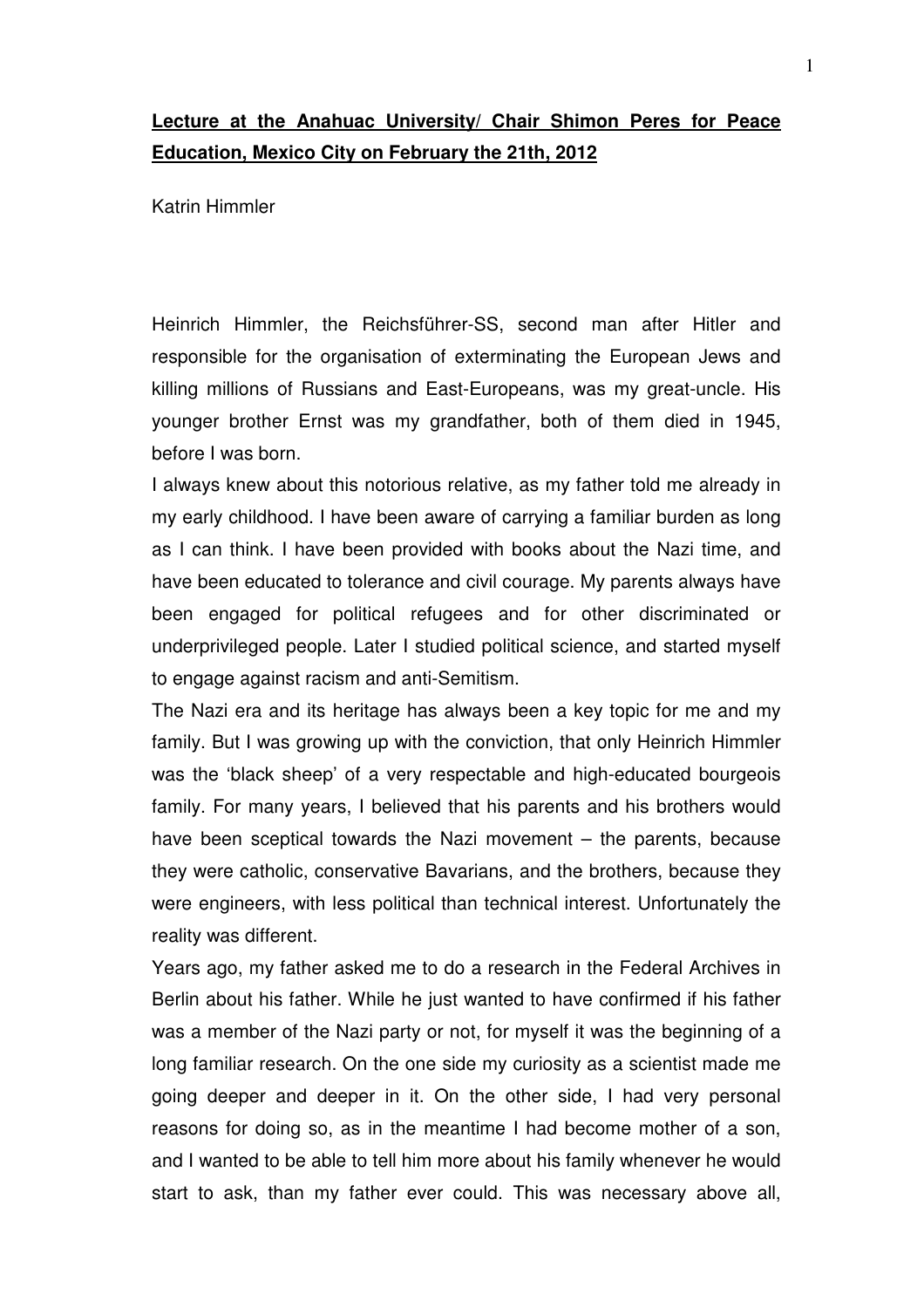because the ancestors of my child are not only perpetrators from my side, but also survivors of the Holocaust from the side of his fathers family.

In the next years I was discovering that all the Himmler family had been supporting the Nazi regime. This was shocking enough. But it was even more shocking for me to realize that I had never thought about this possibility so far - despite my political and historical awareness.

At the beginning of my research I was just interested in the relationship between Heinrich Himmler and my grandfather. And of course I wanted to know how it could happen that a normal little boy, coming from such a normal family, developed into the monstrous Heinrich Himmler, the notorious mass murderer? Why, if all the family was believing in the same Nazi ideology, only H.H. was becoming the man he was, and not one of his brothers? How big was the influence of education and of the historical and social situation in which they grew up?

The three brothers Gebhard, Heinrich and Ernst Himmler grew up in Bavaria at the beginning of the  $20<sup>th</sup>$  century, in an honourable middle-class family, with their father being a school teacher for Latin and Greek and having good contacts to the Bavarian monarchy. The parents tried their best to support the boys in every way. 'Any sacrifice is worth making for a *good* and allround education for the children', my great grandfather emphasized. His supreme ideals were the typical bourgeois virtues before the WW I: Devotion to duty, pure morals and obedience. And it was important for him to have his sons grow up to be 'German-minded men'. The relations between parents and children were warm-hearted. But the older the children became, however, the more the expectations and demands for discipline by their parents have been attached to their affection. And the three brothers clearly made great efforts to satisfy them, being outstanding pupils throughout their school careers, displaying that exemplary discipline their father, both as a teacher and later as a headmaster, demanded 'with kindly strictness' of his pupils. The upbringing he gave them followed political ideals that all three sons were to take up later in life – Heinrich, the first to do so, took them to the most radical extreme.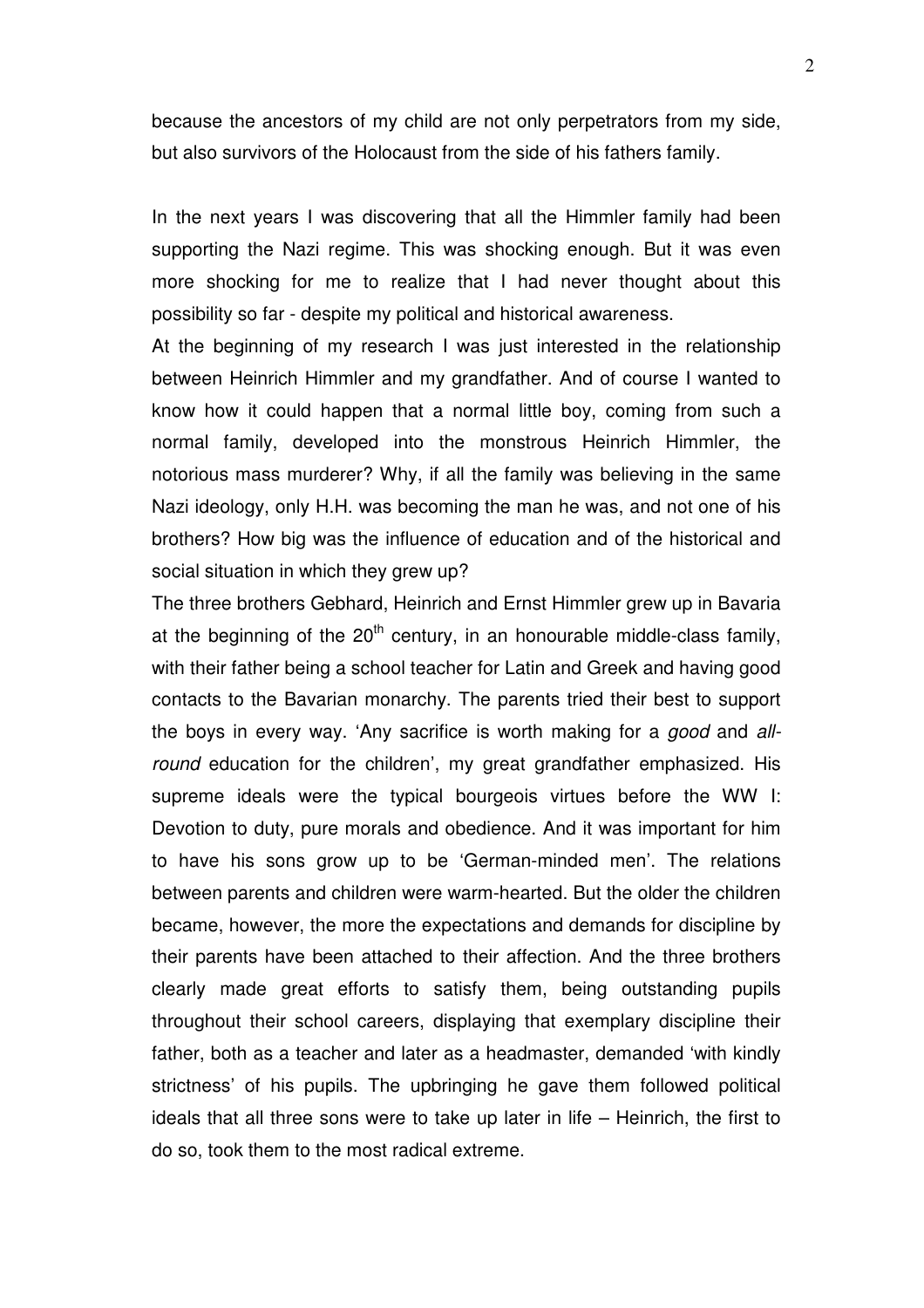After the lost WW I and the end of monarchy in Germany, the world tumbled down for many conservative middle-class families like the Himmlers, having dreamt about a strong, imperialistic Germany. The elder sons, Gebhard and Heinrich, were studying in Munich from 1919, and they engaged from the very beginning against the new democracy in radical right wing military groups, where many of the later Nazis exercised already the terror they would bring to such horrible perfection several years later.

The legend of H.H. being the familiar outsider, as his picture was drawn by historians as well as by my family, is based on the time in the 20ies, when he was starting to work for the National Socialistic Party, earning very little money and making his family feel ashamed for a son, who was not at all following his expected social career. But in the beginning of the 30ies, during the world wide economical crisis and the crisis of German Democracy, when the Nazis got more and more votes, the parents finally could be proud of Heinrich, as in 1930 he became a member of parliament. When Hitler was appointed as German Chancellor in January 1933, all the Himmler family was engaged in the Nazi movement.

Both brothers have made career in the Nazi era, too, they profited enormousIy from their relation to Heinrich and other high-rank people, and obviously, from their point of view, it was the best time of their life. In the SS, the Himmler family could feel like being part of the 'elite' again, which they once were belonging to.

But nevertheless, only Heinrich was becoming the responsible man for millions of murders. If we look after possible explanations in his upbringing and education, it seems that Heinrich, from the three brothers, could identify best with the contemporary 'virtue' of being hard towards himself and others, and being willing to bring any sacrifices to the aim of a strong 'German Reich', in which he was believing and fighting for since his early years.

Compared to this, his brothers have been influenced more by other aspects of their parents upbringing, making them more flexible, pragmatic and opportunistic than Heinrich. But it's very possible, that, under different political and economical circumstances, and without the possibilities offered by the Nazi regime, Heinrich would have become a brave bookkeeper or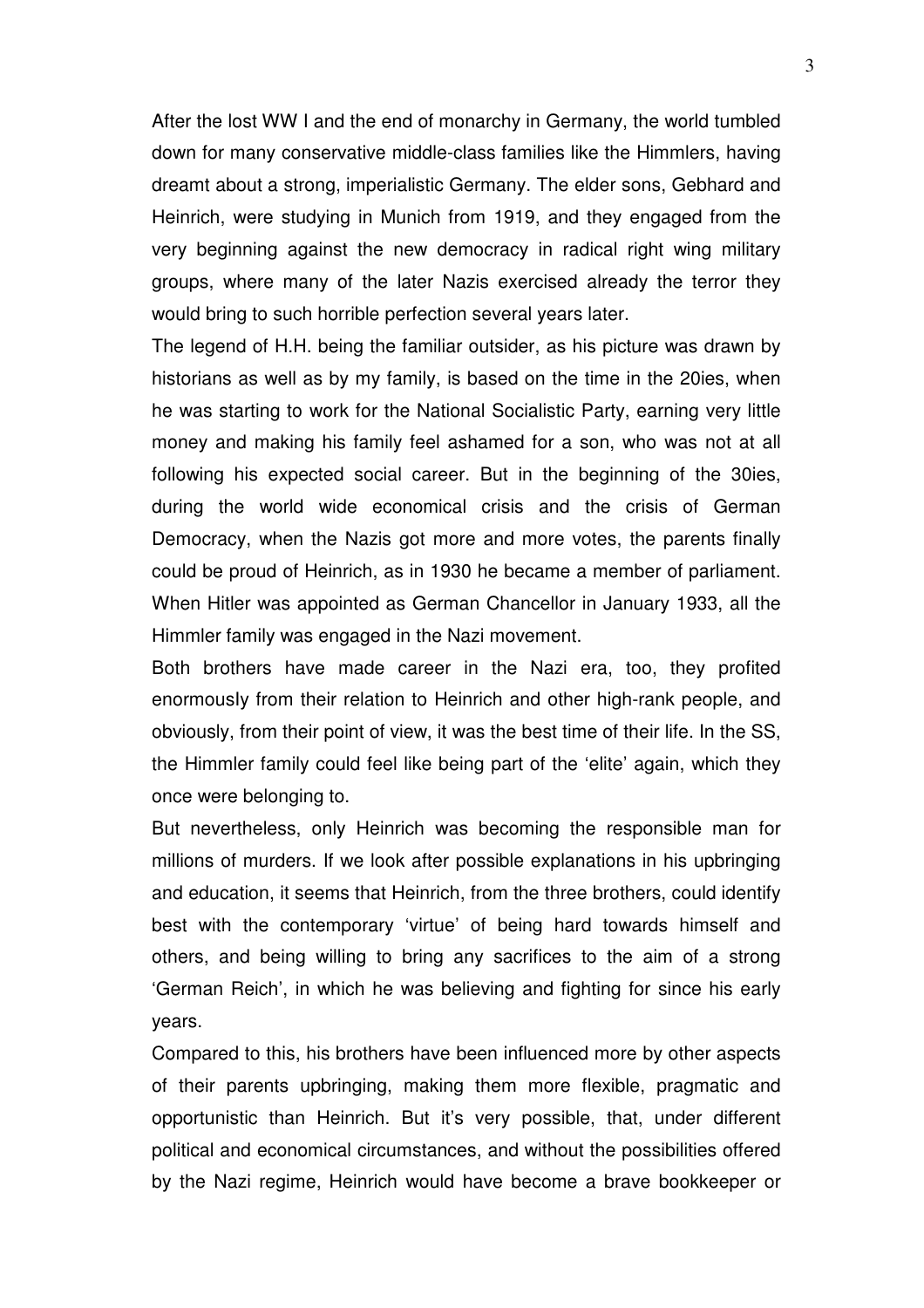landholder, and only his wife or friends would have suffered under his tendency to educate other people.

But why, you may ask, did I decide to write a book, instead of just doing the research for me and my family? There were different reasons. First of all, the more I found out about this family, the more I understood about the relations between the different levels of power and the sharing of responsibility, between the main perpetrators like Heinrich and supporters like his brothers, parents, neighbours and friends. The structure of my family is somehow reflecting the reasons for the growing of Nazism in those years and helping to understand, why so many middle-class people supported a terror regime actively. There was a huge diversity of motives: some of them have been radically anti-Semitic, many of them just wanted to do their 'job' as good as they could. Others were mainly interested in personal profits and careers. The mortal efficiency of the Nazi terror regime seemed to be based exactly on the perfect 'team work' of the different levels of power, the different groups of professions or society, and the mixture of different interests.

But also for the time after 1945, the dealing with the past in the Himmler family seemed to be quite symptomatic to how most Germans did. No one was speaking about the past, and no one was asking questions about. For most Germans it was clear that only Hitler and his entourage was responsible for all the committed crimes. Hitler had promised them a glorious future – but in the end Germany was completely destroyed, Millions had died or lost their home, they, the so-called 'supreme race of Arians' had lost the war. Many people just felt betrayed by Hitler. They had so much pity with themselves after the war that there was not any pity left for the real victims. In the next years, Germans were busy with building up the country, getting wealthy again and, beside, learning democracy – and they did it, of course, with the same profoundness and seriousness like Germans are doing everything.

When the students movement started in 1968, German society was at a point where the second generation, the children of the bystanders and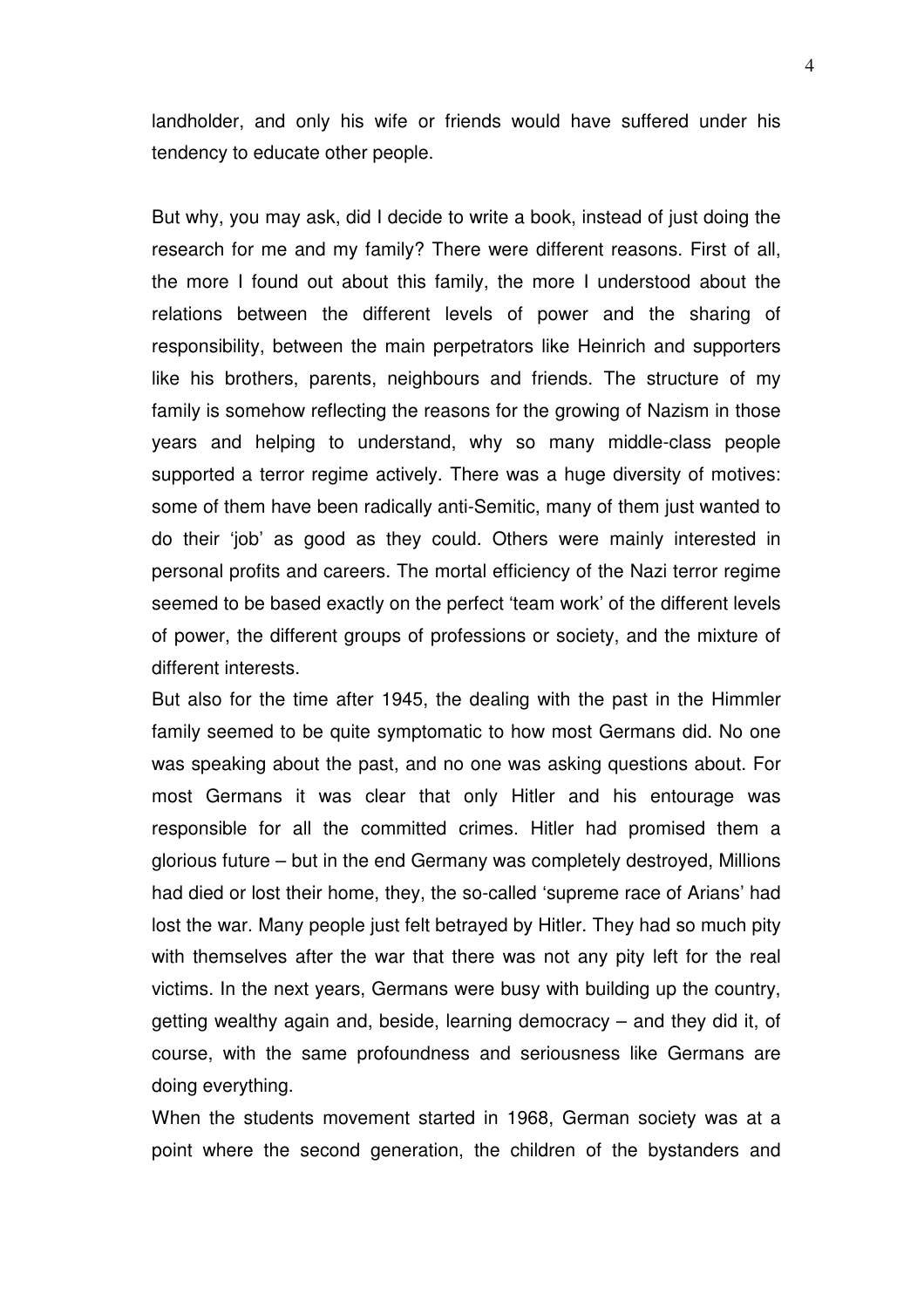perpetrators, were grown up and started to confront their parents with the past they have never spoken about.

The many letters and emails I got from this and the following generation in the last years, were allowing me to gain a deeper insight into the dramas that have taken place in many German families for decades because of the 'legacy of silence', as the Israeli psychologist Dan Bar-On called it. But I also got the impression that there is a strong desire in the second and third generation to speak finally about the hidden family secrets.

On the other side, the many positive reactions from survivors of the Holocaust and their children, or from East Europeans who suffered horribly under the Nazi terror, show me how important it was for them to understand that there are descendants of Nazi families going in clear distance to the crimes their ancestors have committed. Some of these Jewish or Polish survivors and their children have become my good friends. These friendships alone are worth the effort of having written the book and also the trouble I got with some few members of my family.

Another reason for publishing my family's story was, that during my research it became more and more clear that the common picture of Heinrich Himmler as a bizarre outsider, as the 'black sheep' of a normal family, was less and less convincing.

Of course, we all prefer to keep a clear border between us, the normal people, and them, the evil perpetrators. But defining them as inhuman monsters, doesn't help us to understand why they did such inhuman things. The German historian Michael Wildt has revealed the scaring fact, that those SS-officers, who planned the mass murders of the European Jews and Others in the Reichssicherheitshauptamt of the SS, were highly educated and cultivated men, many of them even having a doctor's degree. Most of them took part in the mass murders actively, and after 1945, almost none of them ever had an awareness of injustice, or a feeling of worry and pity towards the victims.

It's hard to understand how those perpetrators could go home after their daily killing and be normal husbands and fathers. They obviously had no problems with the contradiction of taking care for their own families, and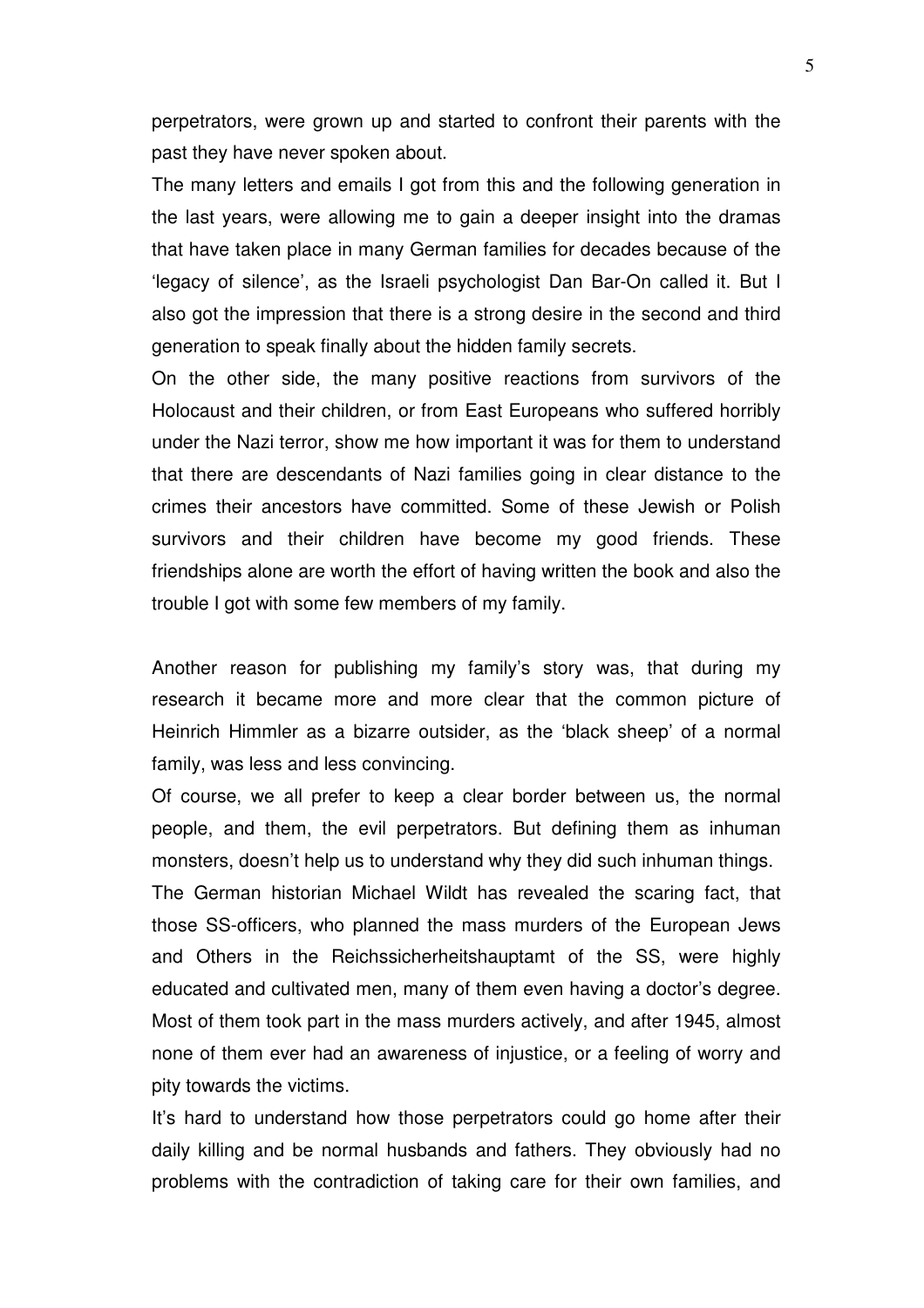murdering other families, as the latters were officially defined as enemies and non-humans.

The huge majority of Germans was not killing people. Nevertheless they were profiting from the regime, as it was offering work for everybody and a lot of reliefs in organising daily life. And the exclusion and persecution of those who were defined as not belonging to society offered the possibility to the included of feeling superior to the excluded.

The sociologist Harald Welzer is in Germany until now one of the very few scientists who have tried to analyse the German National Socialism in comparison with other terror regimes that also have committed genocides. ('Perpetrators: how normal people can become mass murderers') He comes to the conclusion that most murderous terror regimes with their very different societies can be compared in one certain point: they are based on the radical and absolute distinction between those who belong to society and those who are excluded. This distinction is combined with the maniac idea, that the only solution of all social problems would be to get rid of the groups who don't belong to society. It's this transformation or deformation of civil rights which offers all further measures against the excluded: from discrimination in daily life over deportation and robbing their property, until the last consequence of exterminating them, because, in the logic of this system, it just has to be done.

For the Nazis, especially for Heinrich Himmler, it was always important to emphasize, that killing Jews, Russians, Sinti and Roma and many others, was not based on hate or sadistic feelings towards them, but that it should happen with 'decency' and 'correct behaviour'. While Himmler was giving the order to his SS-men to kill millions of people, on the other side he was strictly against enriching from the property of the murdered humans.

The history of National Socialism in Germany, but also the history of other terror regimes in the  $20<sup>th</sup>$  and 21th century, practising genocides, shows that violence is not an archaic, but a modern phenomenon. It has specific social and historical reasons and is practised in a specific context of sense, making the violence not only 'reasonable', but also 'inevitable'.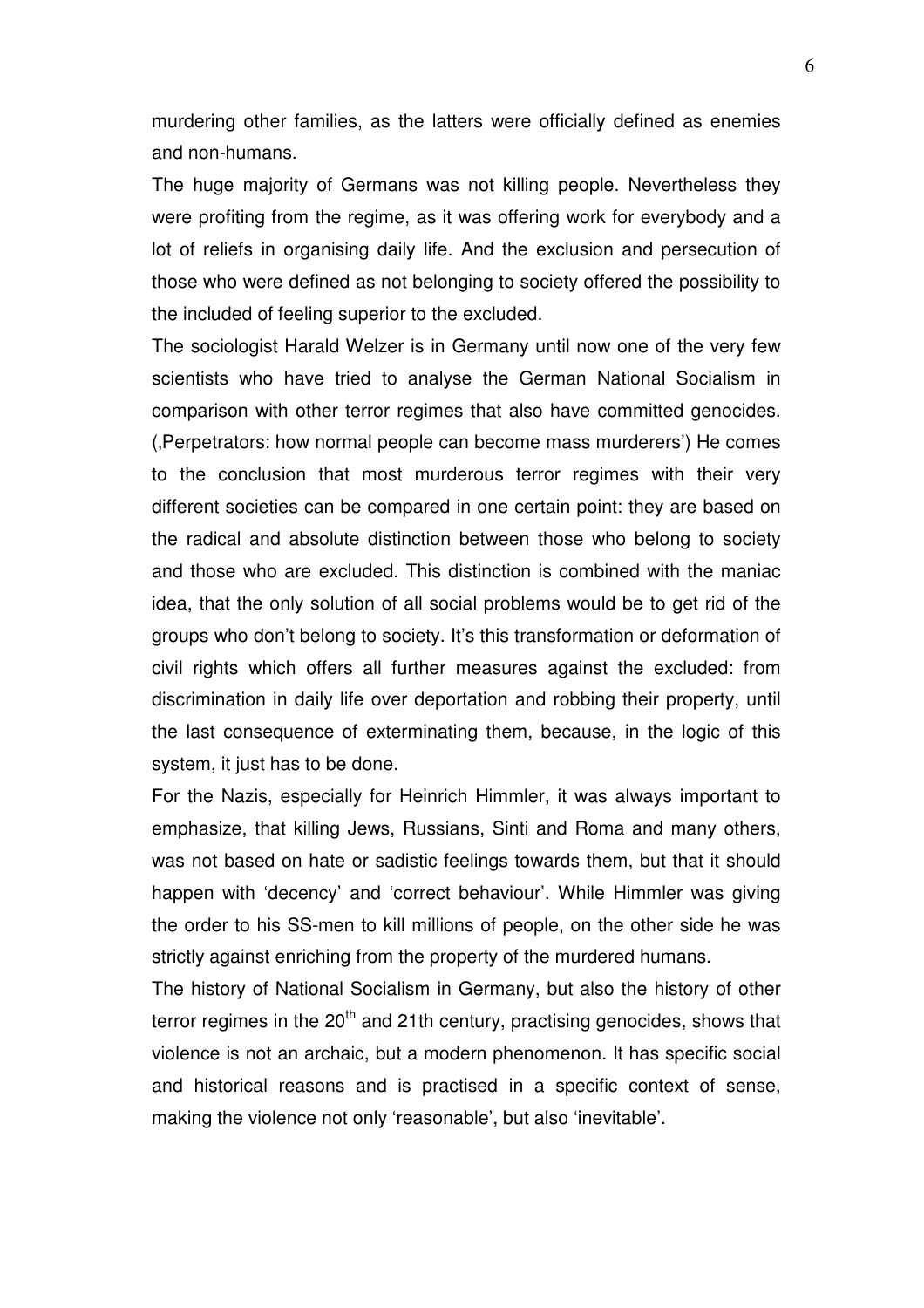That brings us to the question, of course, why some Germans resisted to the Nazi-regime or saved the life of persecuted people. Why did they have more civil-courage than others? Or, in other words, is civil-courage a question of character, or is it something that we are able to learn? What are accordingly the requirements for building up a peaceful society?

The US American psychologist Eva Fogelman (Conscience and Courage, Rescuers of Jews during the Holocaust, 1995) found out that the few people who were helping others during the Nazi regime were coming from all social classes, all religions and political camps. But they had a few things in common: they were shocked about the mistreatment and persecution, and they were helping because they felt pity with the victims. And, what seems to be the key for understanding their behaviour: all of them had parents who were treating them without expecting absolute obedience and without physical punishment, but with love and respect, encouraging them to become self-confident persons with empathy and tolerance towards others.

In the last years there have been a lot of publications from the children of perpetrators showing that their education usually was completely different. Nazi education was based on obedience and brutal punishments, and many people remember their parents as cold, with a love towards their children they couldn't trust, because it was always depending on good behaviour of the children. The brutal violence of the Nazi ideology and it's general disdain of human life found it's equivalent in the familiar life of many Germans.

It took a long time until the democracy in West Germany arrived also in the families, in East Germany it started much later, of course, and the process was very different.

Nowadays most young people have much better relationships to their parents than they had in the generations before, as the relationship is less based on obedience than on respect on both sides. These changes and the time that has passed, enables slowly a more open speaking about the past in nowadays families.

Since several years, there are more and more children and grand children starting to speak and write about their family past, many of them making the experience, that it can be a relief to get the skeletons out of the closet. It doesn't only mean clearing up the past, but also clearing up one's mind.